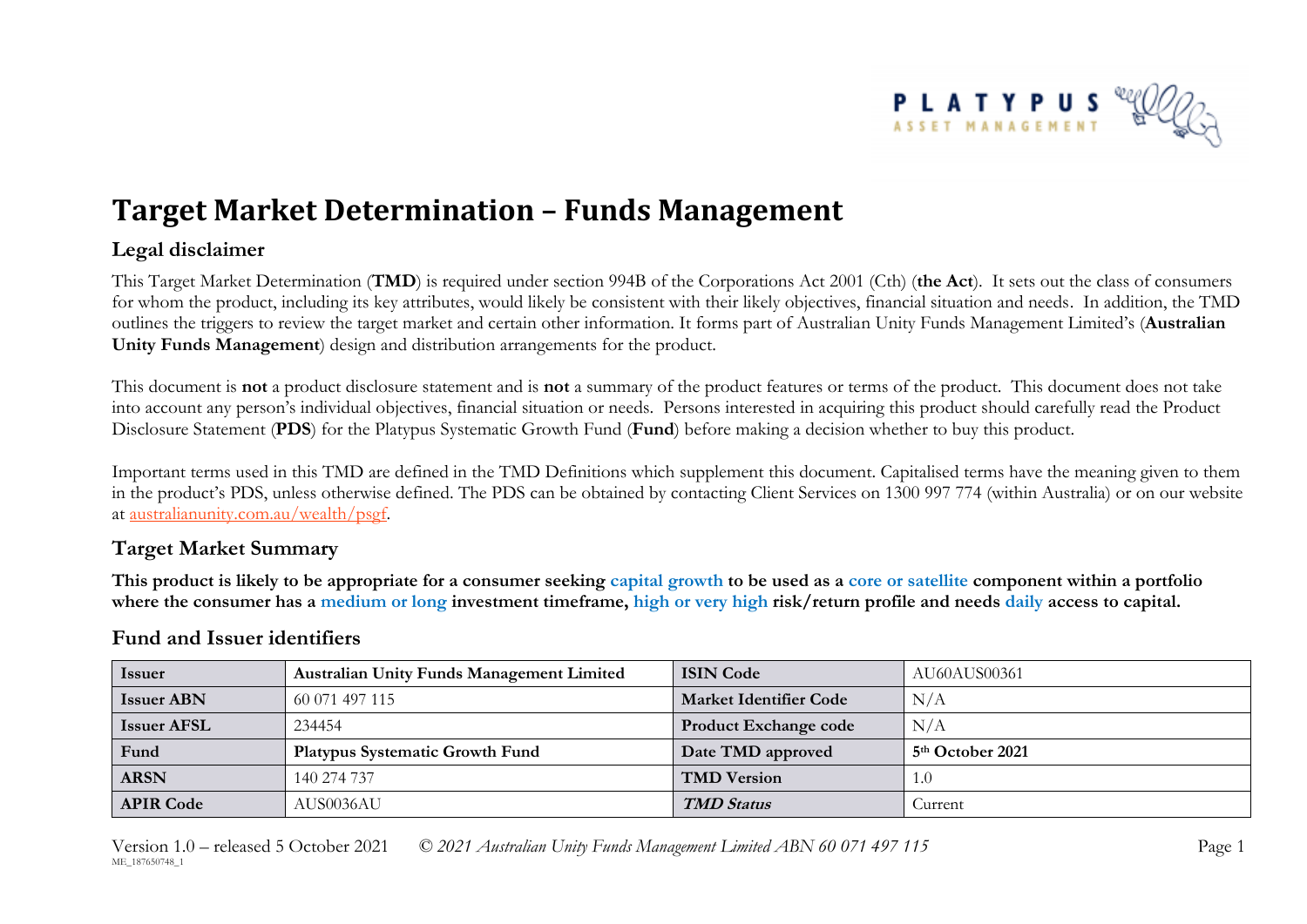# **Description of Target Market**

This part is required under section 994B(5)(b) of the Act.

### **TMD indicator key**

The Consumer Attributes for which the product is likely to be appropriate have been assessed using a red/amber/green rating methodology with appropriate colour coding:



#### **Instructions**

In the tables below, Column 1, Consumer Attributes, indicates a description of the likely objectives, financial situation and needs of the class of consumers that are considering this product. Column 2, TMD indicator, indicates whether a consumer meeting the attribute in column 1 is likely to be in the target market for this product.

Generally, a consumer is unlikely to be in the target market for the product if:

- **one or more** of their Consumer Attributes correspond to a **red** rating, or
- **three or more** of their Consumer Attributes correspond to an **amber** rating.

#### **Investment products and diversification**

A consumer (or class of consumer) may intend to hold a product as part of a diversified portfolio (typically with an intended product use of *satellite/small allocation* or *core component*). In such circumstances, the product should be assessed against the consumer's attributes for the relevant portion of the portfolio, rather than the consumer's portfolio as a whole. For example, a consumer may seek to construct a conservative portfolio with a satellite/small allocation to growth assets. In this case, it may be likely that a product with a *High* or *Very High* risk/return profile is consistent with the consumer's objectives for that allocation notwithstanding that the risk/return profile of the consumer as a whole is *Low* or *Medium*. In making this assessment, distributors should consider all features of a product (including its key attributes).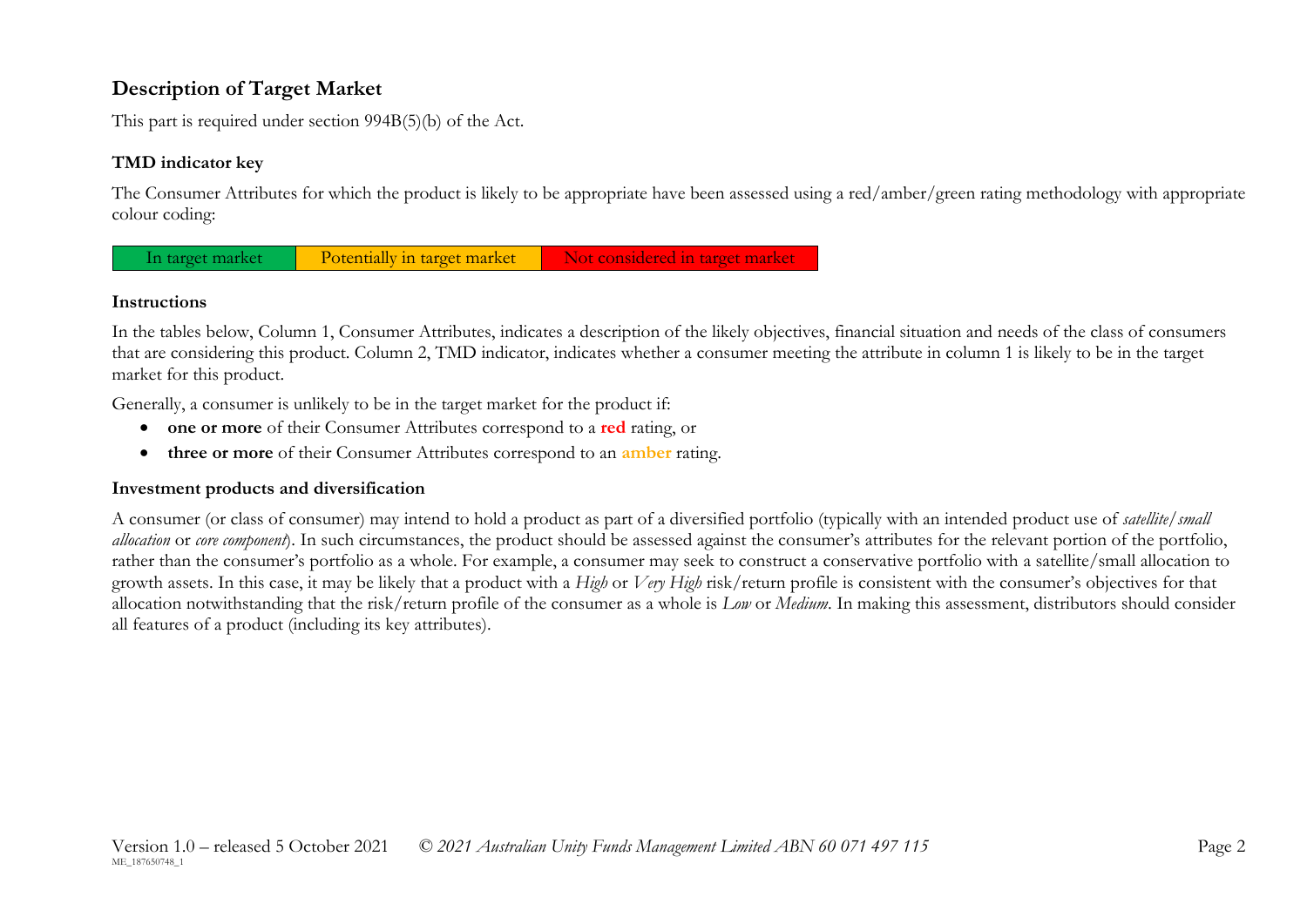| <b>Consumer Attributes</b>                                | <b>TMD</b> Indicator | Product description including key attributes                                                                                                                                                             |
|-----------------------------------------------------------|----------------------|----------------------------------------------------------------------------------------------------------------------------------------------------------------------------------------------------------|
| Consumer's investment objective                           |                      |                                                                                                                                                                                                          |
| Capital Growth                                            |                      | The Fund aims to outperform the S&P/ASX 300 Accumulation Index (Index) (before fees and                                                                                                                  |
| Capital Preservation                                      |                      | expenses) over a rolling three-year period. The investment manager applies a quantitative<br>investment process, embodying a systematic approach to markets, to develop a portfolio                      |
| Capital Guaranteed                                        |                      | positioned to outperform the broader Australian equity market.                                                                                                                                           |
| <b>Income Distribution</b>                                |                      | Generally, distributions are paid on a half yearly basis.                                                                                                                                                |
|                                                           |                      | As the Fund largely holds Australian equities, by virtue of the nature of these assets being growth<br>assets, the Fund is likely to be appropriate for consumers who are seeking capital growth.        |
| Consumer's intended product use (% of Investable Assets)  |                      |                                                                                                                                                                                                          |
| Solution/Standalone (75-100%)                             |                      | The Fund typically holds between 80 and 100 stocks and is generally fully invested in Australian                                                                                                         |
| Core Component (25-75%)                                   |                      | shares. The Fund can hold up to 20% in cash and similar investments. As a result of this, the Fund<br>has low portfolio diversification and is therefore likely to be appropriate as a core or satellite |
| Satellite/small allocation (<25%)                         |                      | component of a consumer's portfolio.                                                                                                                                                                     |
| Consumer's investment timeframe                           |                      |                                                                                                                                                                                                          |
| Short ( $\leq$ 2 years)                                   |                      | The recommended minimum investment timeframe is greater than 5 years because the Fund aims                                                                                                               |
| Medium (> 2 years)                                        |                      | to deliver strong returns over the medium to long term. The Fund is therefore likely to be<br>appropriate for consumers who have a medium or long investment timeframe.                                  |
| Long ( $> 8$ years)                                       |                      |                                                                                                                                                                                                          |
| Consumer's Risk (ability to bear loss) and Return profile |                      |                                                                                                                                                                                                          |
| Low                                                       |                      | The Fund aims to outperform the Index (before fees and expenses) over a rolling three-year                                                                                                               |
| Medium                                                    |                      | period. Due to the nature of the Fund's investment strategy the level of investment risk is<br>considered high. The Fund targets a higher return profile and has a potential for higher losses. The      |
| High                                                      |                      | Fund is therefore likely to be appropriate for consumers who have a high or very high risk and                                                                                                           |
| Very High                                                 |                      | return profile.                                                                                                                                                                                          |
| Consumer's need to withdraw money                         |                      |                                                                                                                                                                                                          |
| Daily                                                     |                      | Under normal circumstances unit holders can withdraw from the Fund daily by providing a                                                                                                                  |
| Weekly                                                    |                      | withdrawal request. Withdrawals are generally paid within five business days although, under the<br>constitution for the Fund, we have up to 21 days to satisfy withdrawal requests.                     |
| Monthly                                                   |                      | The Fund is therefore likely to be appropriate for consumers who need the ability to lodge a                                                                                                             |
| Quarterly                                                 |                      | withdrawal request on any given business day.<br>Please refer to the Fund's PDS for information regarding the minimum withdrawal amount.                                                                 |
| Annually or longer                                        |                      |                                                                                                                                                                                                          |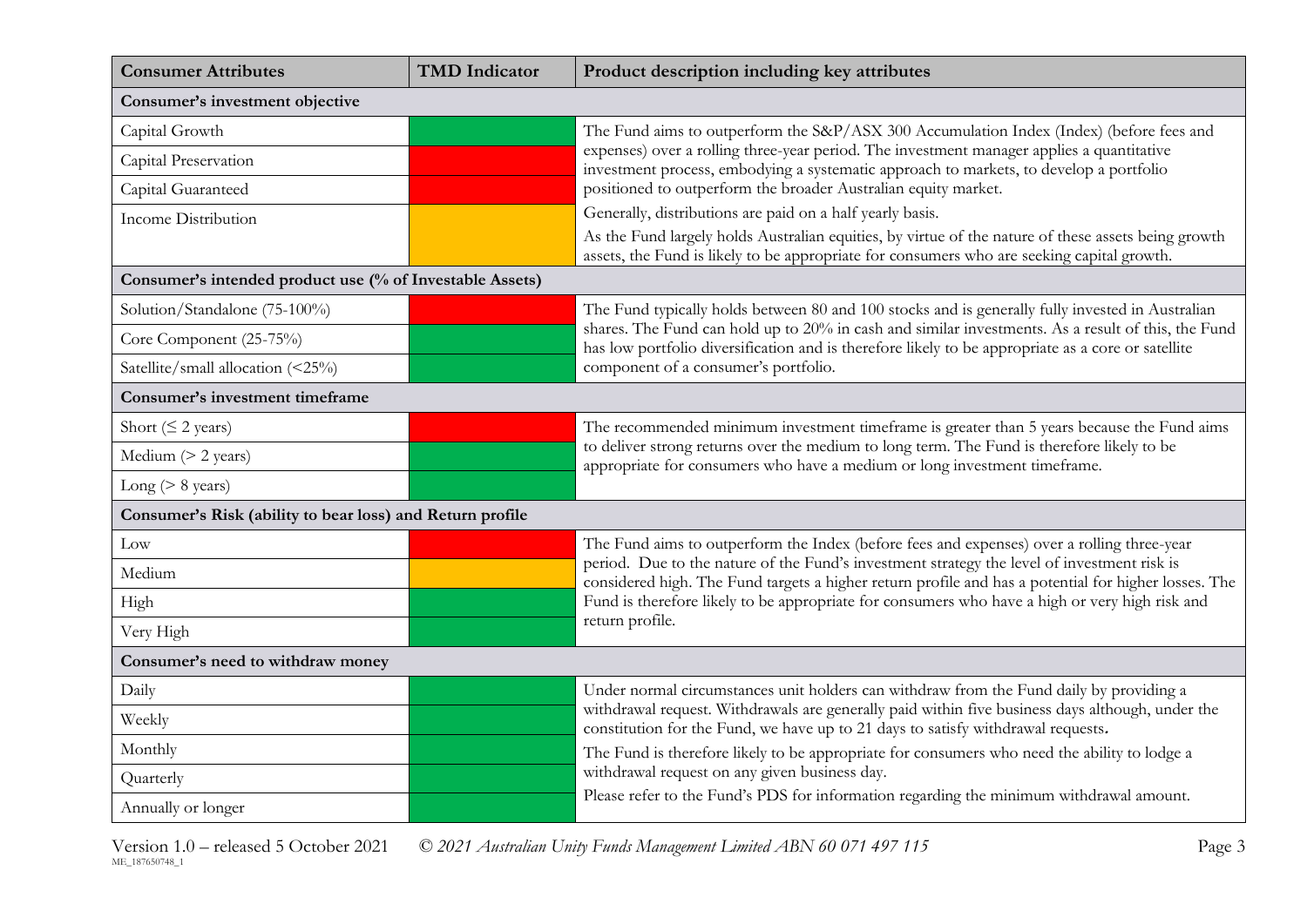# **Appropriateness**

Note: This section is required under RG 274.64–66.

The Issuer has assessed the product and formed the view that the product, including its key attributes, is likely to be consistent with the likely objectives, financial situation and needs of consumers in the target market as described above, as the features of this product in Column 3 of the table above are likely to be suitable for consumers with the attributes identified with a green TMD Indicator in Column 2.

## **Distribution conditions/restrictions**

This part is required under section 994B(5)(c) of the Act.

| <b>Distribution Condition</b>         | <b>Distribution Condition Rationale</b> |
|---------------------------------------|-----------------------------------------|
| There are no distribution conditions. | Not applicable.                         |

| <b>Review triggers</b>                                                                                                                          |
|-------------------------------------------------------------------------------------------------------------------------------------------------|
| This part is required under section 994B(5)(d) of the Act.                                                                                      |
| Material change to key attributes, fund investment objective and/or fees.                                                                       |
| Material deviation from benchmark / objective over sustained period.                                                                            |
| Key attributes have not performed as disclosed by a material degree and for a material period.                                                  |
| Determination by the issuer of an ASIC reportable Significant Dealing.                                                                          |
| Material or unexpectedly high number of complaints (as defined in section 994A(1) of the Act) about the product or distribution of the product. |
| The use of Product Intervention Powers, regulator orders or directions that affects the product.                                                |

| <b>Mandatory review periods</b>                                      |                           |  |
|----------------------------------------------------------------------|---------------------------|--|
| This part is required under section $994B(5)(e)$ and (f) of the Act. |                           |  |
| <b>Review period</b>                                                 | Maximum period for review |  |
| Initial review                                                       | year and 3 months         |  |
| Subsequent review                                                    | 2 years and 3 months      |  |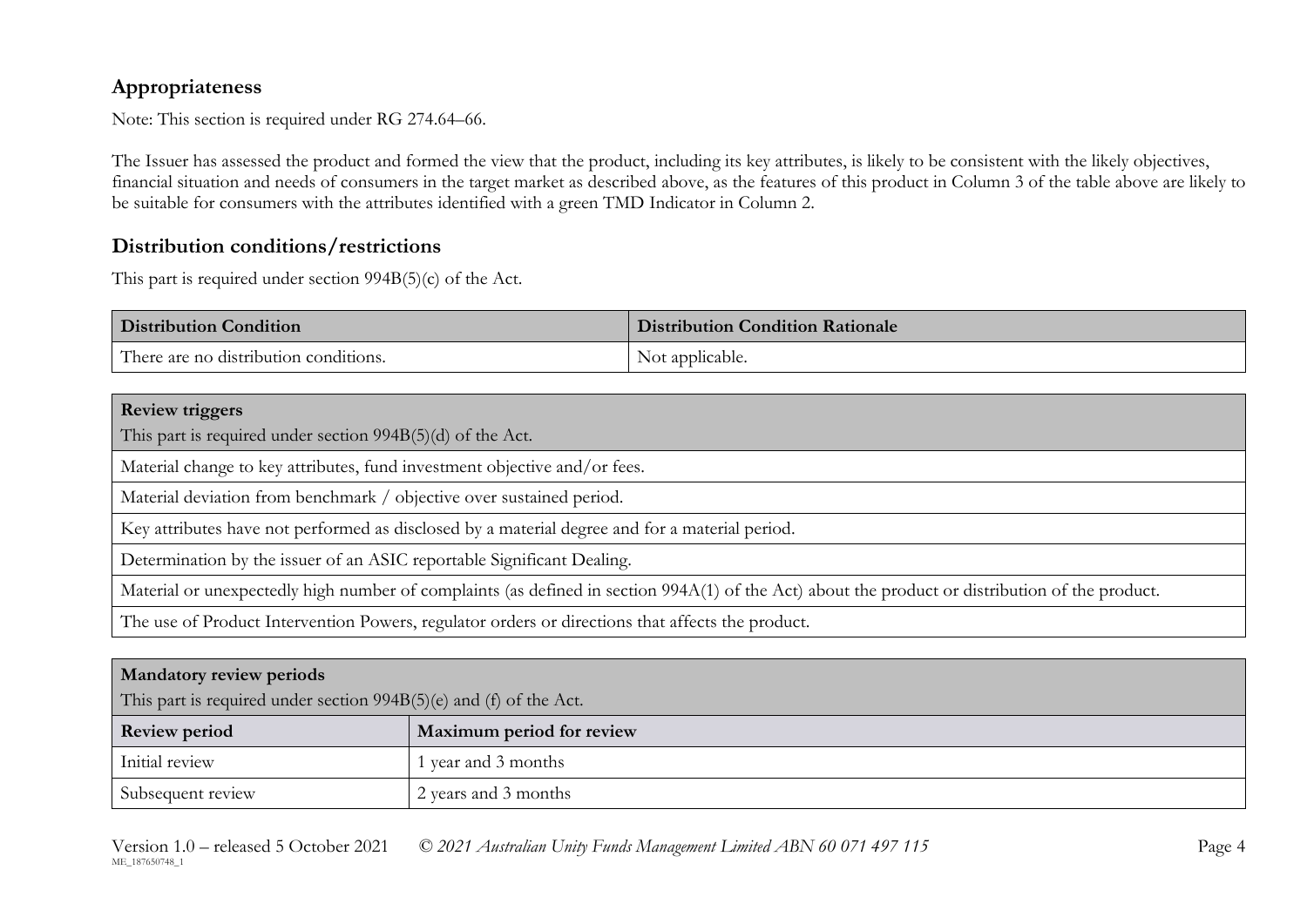| Distributor reporting requirements<br>This part is required under section 994B(5)(g) and (h) of the Act.                                                                                                 |                                                                                                                             |                                                   |  |
|----------------------------------------------------------------------------------------------------------------------------------------------------------------------------------------------------------|-----------------------------------------------------------------------------------------------------------------------------|---------------------------------------------------|--|
| <b>Reporting requirement</b>                                                                                                                                                                             | <b>Reporting period</b>                                                                                                     | Which distributors this<br>requirement applies to |  |
| Complaints (as defined in section 994A(1) of the Act) relating<br>to the product. The distributor should provide all the content<br>of the complaint, having regard to privacy.                          | Within 10 business days following the end of the<br>calendar the quarter.                                                   | All distributors                                  |  |
| Significant dealing outside of target market, under s994F(6) of<br>the Act.<br>See Definitions for further detail.                                                                                       | As soon as practicable but no later than 10 business days<br>after distributor becomes aware of the significant<br>dealing. | All distributors                                  |  |
| To the extent a distributor is aware, dealings outside the target<br>market, including reason why acquisition is outside of target<br>market, and whether acquisition occurred under personal<br>advice. | Within 10 business days following the end of the<br>calendar quarter.                                                       | All distributors                                  |  |

If practicable, distributors should adopt the FSC data standards for reports to the issuer. Distributors must report to Australian Unity Funds Management using the method specified on this website: [https://www.australianunity.com.au/wealth/distributor-complaints.](https://www.australianunity.com.au/wealth/distributor-complaints) This link also provides contact details relating to this TMD for Australian Unity Funds Management.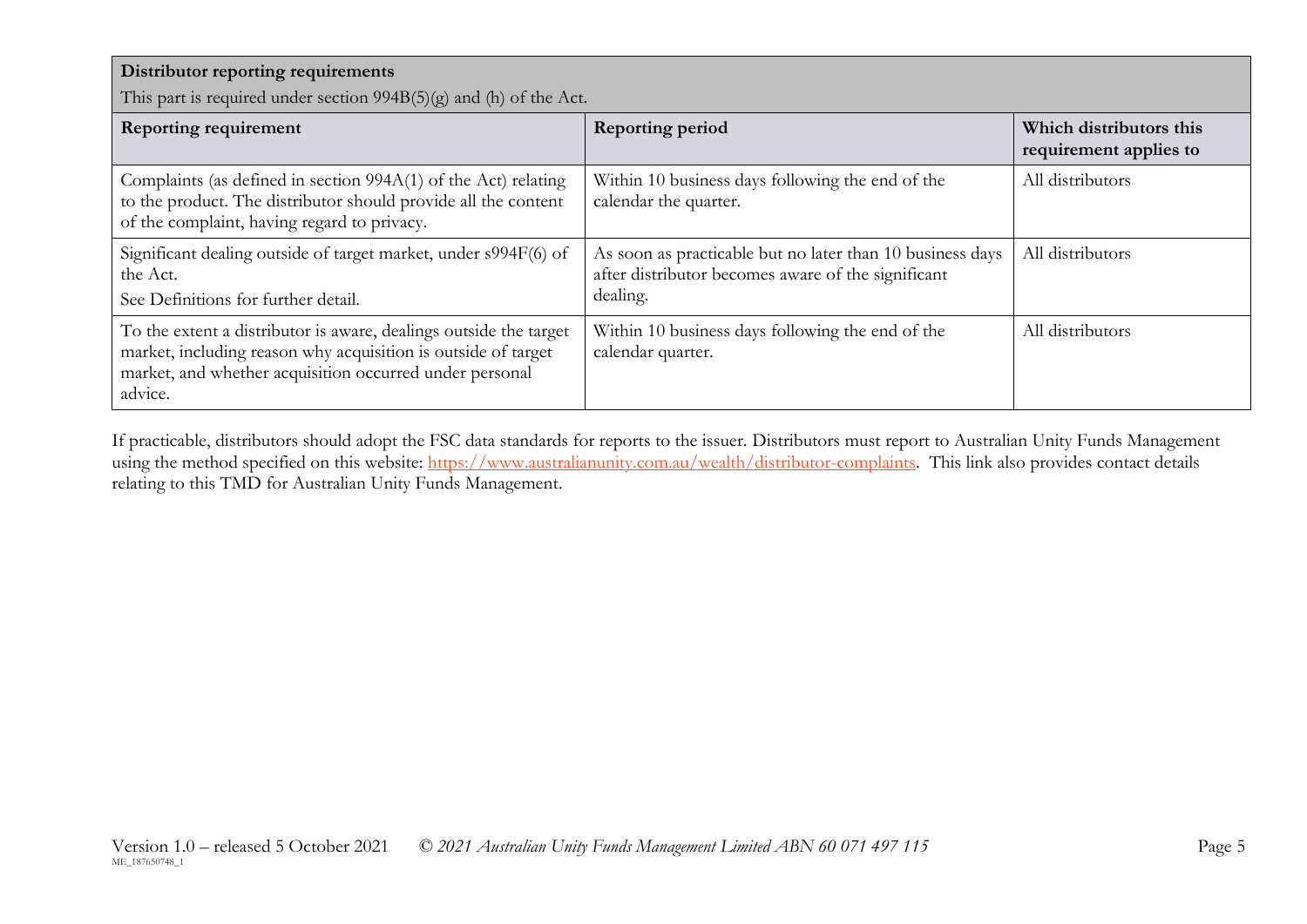# *Copyright & Disclaimer*

This target market determination (**TMD**) is made by Australian Unity Funds Management Limited ABN 60 071 497 115, AFS Licence No 234454 (**Issuer**) pursuant to section 994B of the Corporations Act 2001 (Cth). The Issuer is theresponsible entity of the Fund and the issuer of interests in the Fund (**Product**).

This document is not a summary of the Fund or the Product, or the Product Disclosure Statement for the Product (**PDS**). It does not (and is not intended to) set out a summary of the terms or features of the Product.

This document is intended to provide a record of the Issuer's assessment of the Product, which forms the basis of this TMD. It also details the Product's distribution channel(s) and distribution strategy which must align to this TMD. This document is also used as a basis for the periodic review of the TMD and the Product's suitability for distribution to the identified target market.

This document does not (and is not intended to) provide or constitute financial product advice. The target market described in this TMD is general in nature only and does not make any statement or representation that a particular person is or is not in the target market described in this TMD. This TMD does not take into account the objectives, financial situation and needs of any particular person and the Issuer makes no representation as to whether or not the Fund or the Product is suitable for any particular person.

Prior to making any decision in relation to the Fund or the Product, investors should obtain and consider the PDS, and obtain financial product advice if necessary. This TMD should not be taken by a person to be a substitute for obtaining and considering the PDS or obtaining financial product advice that takes into account the person's objectives, financial situation and needs.

An investment in the Product is subject to investment risk, including delays on the payment of withdrawal proceeds and the loss of income or the principal invested. While any forecasts, estimates and opinions in this material are made on a reasonable basis, actual future results and performance of the Product may differ materially from the forecasts, estimates and opinions set out in this TMD. No guarantee as to the repayment of capital, the performance of the Product or any rate of return described in this TMD is made by the Issuer or any other person.

This material is not intended for distribution to, or use by, any person in any jurisdiction or country where such distribution or use would be contrary to local law or regulation.

The Issuer, and its officers, employees, agents and advisers, believe that the information in this TMD and the sources on which the information is based (which may be sourced from third parties) are correct as at the date of this TMD. While every care has been taken in the preparation of this TMD, no warranty of accuracy or reliability is given and no responsibility for the information is accepted by the Issuer, or its officers, employees, agents or advisers. To the fullest extent permitted under law, the Issuer excludes all liability for information provided in this TMD.

No part of this TMD may be reproduced or distributed in any manner without the prior written permission of the Issuer.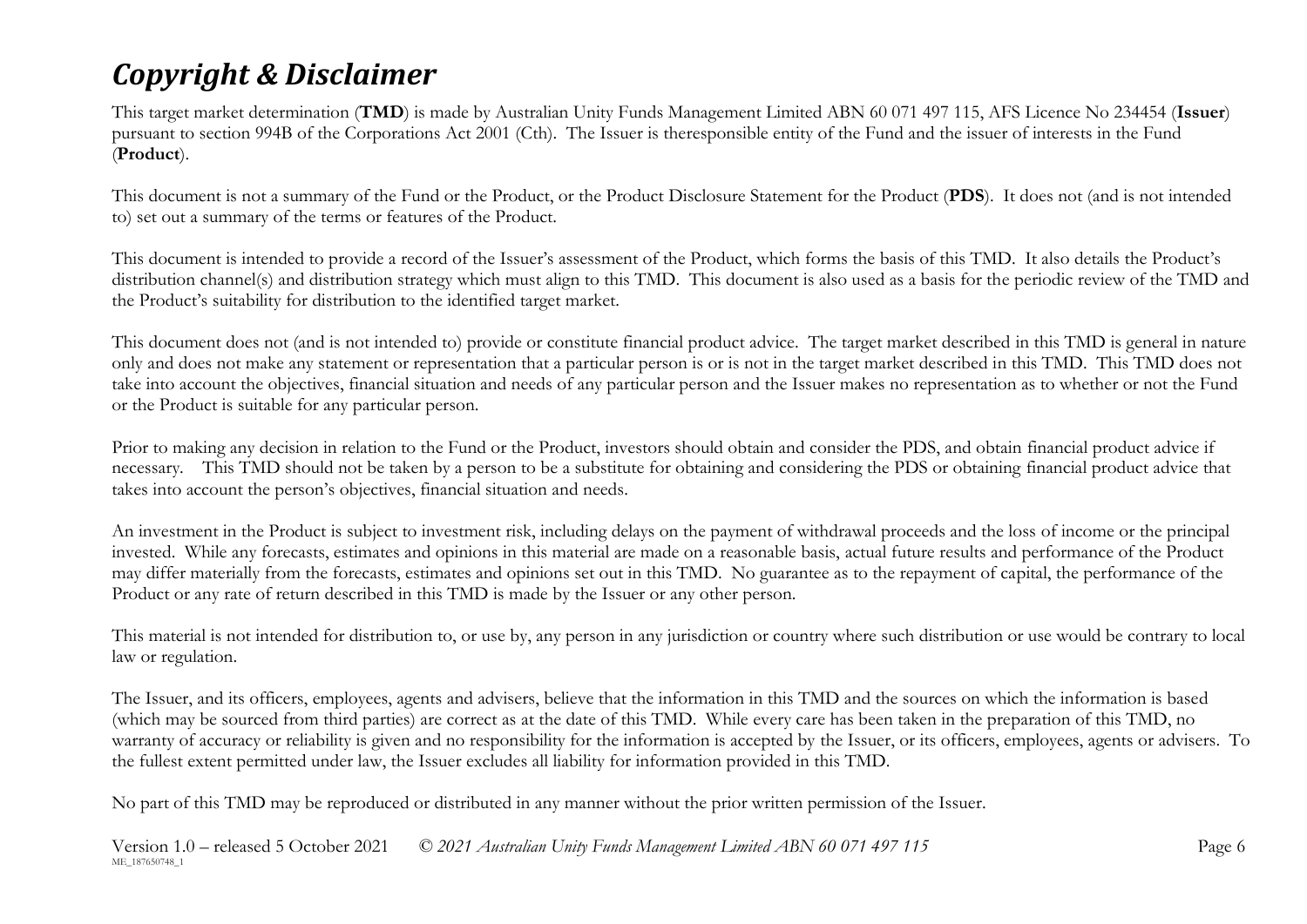# **Definitions**

| Term                                                     | Definition                                                                                                                                                                                                                                                                                                                                      |  |
|----------------------------------------------------------|-------------------------------------------------------------------------------------------------------------------------------------------------------------------------------------------------------------------------------------------------------------------------------------------------------------------------------------------------|--|
| Consumer's investment objective                          |                                                                                                                                                                                                                                                                                                                                                 |  |
| Capital Growth                                           | The consumer seeks to invest in a product designed to generate capital return. The consumer prefers exposure to<br>growth assets (such as shares or property) or otherwise seeks an investment return above the current inflation rate.                                                                                                         |  |
| Capital Preservation                                     | The consumer seeks to invest in a product to reduce volatility and minimise loss in a market down-turn. The<br>consumer prefers exposure to defensive assets (such as cash or fixed income securities) that are generally lower in<br>risk and less volatile than growth investments.                                                           |  |
| Capital Guaranteed                                       | The consumer seeks a guarantee or protection against capital loss whilst still seeking the potential for capital growth<br>(typically gained through a derivative arrangement). The consumer would likely understand the complexities,<br>conditions and risks that are associated with such products.                                          |  |
| Income Distribution                                      | The consumer seeks to invest in a product designed to distribute regular and/or tax-effective income. The consumer<br>prefers exposure to income-generating assets (typically, high dividend-yielding equities, fixed income securities and<br>money market instruments).                                                                       |  |
| Consumer's intended product use (% of Investable Assets) |                                                                                                                                                                                                                                                                                                                                                 |  |
| Solution/Standalone (75-100%)                            | The consumer intends to hold the investment as either a part or the majority (up to 100%) of their total <i>investable</i><br>assets (see definition below). The consumer typically prefers exposure to a product with at least High portfolio<br>diversification (see definitions below).                                                      |  |
| Core Component (25-75%)                                  | The consumer intends to hold the investment as a major component, up to 75%, of their total <i>investable assets</i> (see<br>definition below). The consumer typically prefers exposure to a product with at least Medium portfolio diversification<br>(see definitions below).                                                                 |  |
| Satellite (<25%)                                         | The consumer intends to hold the investment as a smaller part of their total portfolio, as an indication it would be<br>suitable for up to 25% of the total <i>investable assets</i> (see definition below). The consumer is likely to be comfortable<br>with exposure to a product with Low portfolio diversification (see definitions below). |  |
| <b>Investable Assets</b>                                 | Those assets that the investor has available for investment, excluding the residential home.                                                                                                                                                                                                                                                    |  |
|                                                          | Portfolio diversification (for completing the key product attribute section of consumer's intended product use)                                                                                                                                                                                                                                 |  |
| Low                                                      | Single asset class, single country, low or moderate holdings of securities - e.g. high conviction Aussie equities.                                                                                                                                                                                                                              |  |
| Medium                                                   | 1-2 asset classes, single country, broad exposure within asset class, e.g. Aussie equities "All Ords".                                                                                                                                                                                                                                          |  |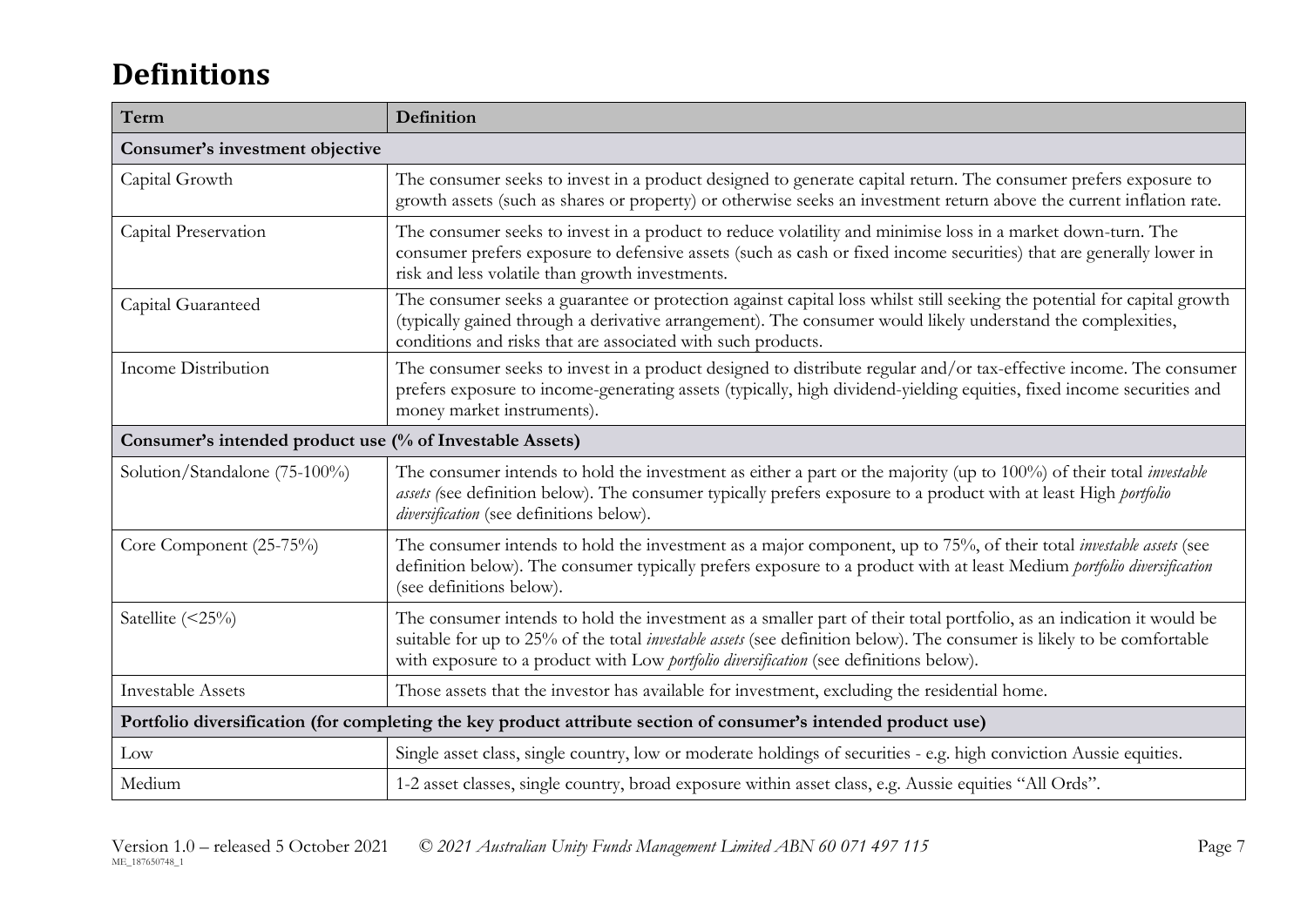| Term                                     | Definition                                                                                                                                                                           |  |
|------------------------------------------|--------------------------------------------------------------------------------------------------------------------------------------------------------------------------------------|--|
| High                                     | Highly diversified across either asset classes, countries or investment managers, e.g. Australian multi-manager<br>balanced fund or global multi-asset product (or global equities). |  |
| Consumer's intended investment timeframe |                                                                                                                                                                                      |  |
| Short ( $\leq$ 2 years)                  | The consumer has a short investment timeframe and may wish to redeem within two years.                                                                                               |  |
| Medium $(> 2$ years)                     | The consumer has a medium investment timeframe and is unlikely to redeem within two years.                                                                                           |  |
| Long ( $> 8$ years)                      | The consumer has a long investment timeframe and is unlikely to redeem within eight years.                                                                                           |  |

#### **Consumer's Risk (ability to bear loss) and Return profile**

Issuers should undertake a comprehensive risk assessment for each product. The FSC recommends adoption of the Standard Risk Measure (**SRM**) to calculate the likely number of negative annual returns over a 20 year period, using the guidance and methodology outlined in the **[Standard Risk Measure](https://protect-eu.mimecast.com/s/pqPaCwVNmtGRQpvMFVpVgu?domain=urldefense.com)  [Guidance Paper For Trustees](https://protect-eu.mimecast.com/s/pqPaCwVNmtGRQpvMFVpVgu?domain=urldefense.com)**. SRM is not a complete assessment of risk and potential loss. For example, it does not detail important issues such as the potential size of a negative return or that a positive return could still be less than a consumer requires to meet their investment objectives/needs. Issuers may wish to supplement the SRM methodology by also considering other risk factors. For example, some products may use leverage, derivatives or short selling, may have liquidity or withdrawal limitations, or otherwise may have a complex structure or increased investment risks, which should be documented together with the SRM to substantiate the product risk rating.

A consumer's desired product return profile would generally take into account the impact of fees, costs and taxes.

| Low       | The consumer is conservative or low risk in nature, seeks to minimise potential losses (e.g. has the ability to bear up<br>to 1 negative return over a 20 year period (SRM 1 to 2)) and is comfortable with a low target return profile.                                         |
|-----------|----------------------------------------------------------------------------------------------------------------------------------------------------------------------------------------------------------------------------------------------------------------------------------|
|           | Consumer typically prefers defensive assets such as cash and fixed income.                                                                                                                                                                                                       |
| Medium    | The consumer is moderate or medium risk in nature, seeking to minimise potential losses (e.g. has the ability to bear<br>up to 4 negative returns over a 20 year period (SRM 3 to 5)) and comfortable with a moderate target return profile.                                     |
|           | Consumer typically prefers a balance of growth assets such as shares, property and alternative assets and defensive<br>assets such as cash and fixed income.                                                                                                                     |
| High      | The consumer is higher risk in nature and can accept higher potential losses (e.g. has the ability to bear up to 6<br>negative returns over a 20 year period (SRM 6)) in order to target a higher target return profile.                                                         |
|           | Consumer typically prefers predominantly growth assets such as shares, property and alternative assets with only a<br>smaller or moderate holding in defensive assets such as cash and fixed income.                                                                             |
| Very high | The consumer has a more aggressive or very high risk appetite, seeks to maximise returns and can accept higher<br>potential losses (e.g. has the ability to bear 6 or more negative returns over a 20 year period (SRM 7) and possibly<br>other risk factors, such as leverage). |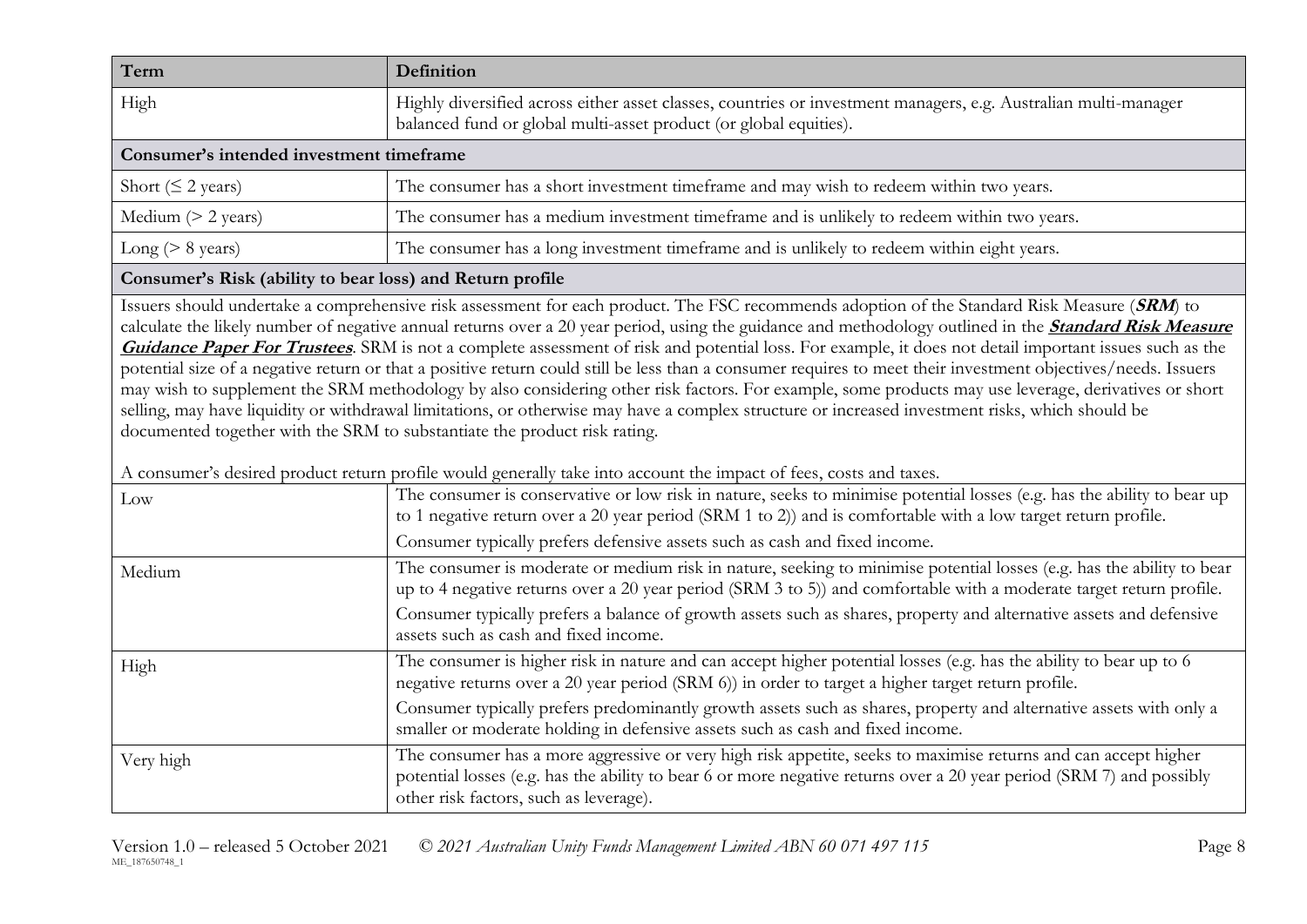| Term                                                  | Definition                                                                                                                                                                                                                                                                                                                                                                                                                                                                              |
|-------------------------------------------------------|-----------------------------------------------------------------------------------------------------------------------------------------------------------------------------------------------------------------------------------------------------------------------------------------------------------------------------------------------------------------------------------------------------------------------------------------------------------------------------------------|
|                                                       | Consumer typically prefers growth assets such as shares, property and alternative assets.                                                                                                                                                                                                                                                                                                                                                                                               |
| Consumer's need to withdraw money                     |                                                                                                                                                                                                                                                                                                                                                                                                                                                                                         |
| in completing this section.                           | Issuers should consider in the first instance the redemption request frequency under ordinary circumstances. However, the redemption request frequency<br>is not the only consideration when determining the ability to meet the investor's requirement to access capital. To the extent that the liquidity of the<br>underlying investments or possible liquidity constraints (e.g. ability to stagger or delay redemptions) could impact this, this is to be taken into consideration |
| Daily/Weekly/Monthly/Quarterly/<br>Annually or longer | The consumer seeks to invest in a product which permits redemption requests at this frequency under ordinary<br>circumstances and the issuer is typically able to meet that request within a reasonable period.                                                                                                                                                                                                                                                                         |
| <b>Distributor Reporting</b>                          |                                                                                                                                                                                                                                                                                                                                                                                                                                                                                         |
| Significant dealings                                  | Section 994F(6) of the Act requires distributors to notify the issuer if they become aware of a significant dealing in<br>the product that is not consistent with the TMD. Neither the Act nor ASIC defines when a dealing is 'significant'<br>and distributors have discretion to apply its ordinary meaning.                                                                                                                                                                          |
|                                                       | The issuer will rely on notifications of significant dealings to monitor and review the product, this TMD, and its<br>distribution strategy, and to meet its own obligation to report significant dealings to ASIC.                                                                                                                                                                                                                                                                     |
|                                                       | Dealings outside this TMD may be significant because:                                                                                                                                                                                                                                                                                                                                                                                                                                   |
|                                                       | they represent a material proportion of the overall distribution conduct carried out by the distributor in<br>$\bullet$<br>relation to the product, or                                                                                                                                                                                                                                                                                                                                  |
|                                                       | they constitute an individual transaction which has resulted in, or will or is likely to result in, significant<br>$\bullet$<br>detriment to the consumer (or class of consumer).                                                                                                                                                                                                                                                                                                       |
|                                                       | In each case, the distributor should have regard to:                                                                                                                                                                                                                                                                                                                                                                                                                                    |
|                                                       | the nature and risk profile of the product (which may be indicated by the product's risk rating or withdrawal<br>$\bullet$<br>timeframes),                                                                                                                                                                                                                                                                                                                                              |
|                                                       | the actual or potential harm to a consumer (which may be indicated by the value of the consumer's<br>investment, their intended product use or their ability to bear loss), and                                                                                                                                                                                                                                                                                                         |
|                                                       | the nature and extent of the inconsistency of distribution with the TMD (which may be indicated by the<br>$\bullet$<br>number of red or amber ratings attributed to the consumer).                                                                                                                                                                                                                                                                                                      |
|                                                       | Objectively, a distributor may consider a dealing (or group of dealings) outside the TMD to be significant if:                                                                                                                                                                                                                                                                                                                                                                          |
|                                                       | it constitutes more than half of the distributor's total retail product distribution conduct in relation to the<br>product over the reporting period,                                                                                                                                                                                                                                                                                                                                   |